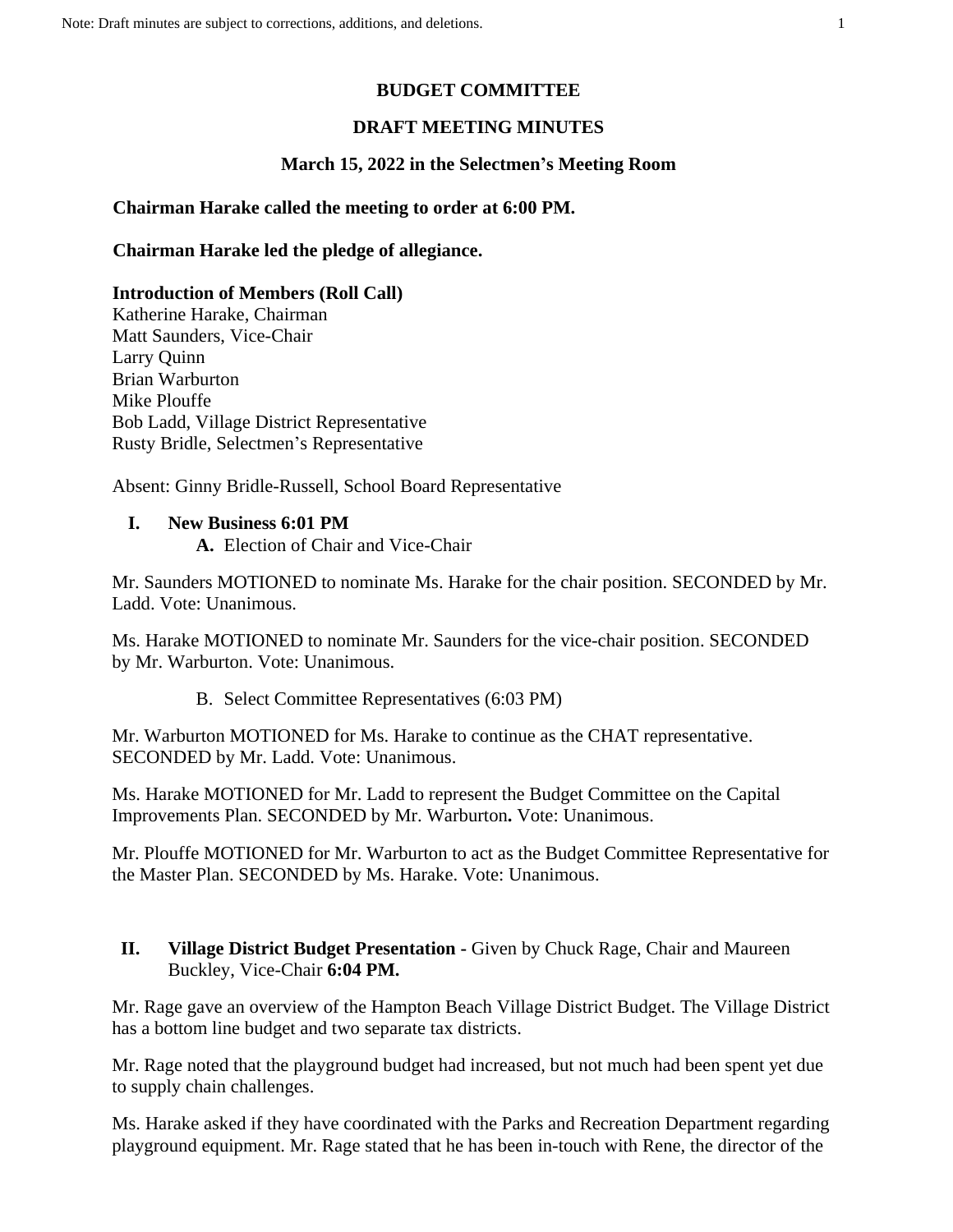department.

Mr. Rage stated that the budget is mostly flat, although insurance costs have gone up due to a few new events.

Mr. Rage noted an increase in Culture and Recreation. \$40,000 increase in advertising compared to the previous year. This is an effort to bring tourists back post-covid.

Mr. Rage noted a decrease in the Concert Series budget. He said that the decrease was due to a change in the way vendors are paid. Mr. Rage added that they have hired some new people this year.

Mr. Rage noted the increase in the Idol Competition budget. This was done so that they can offer better prizes and draw more people.

Mr. Rage noted that the Media Director position is taken on by co-directors who do all of the advertising.

Mr. Rage highlighted the increase in the Fireworks budget. They will use the same contractors as the previous year. Last year, less was spent due to the piping plovers.

Mr. Rage explained that the Sand Sculpture costs have gone up due to the cost of goods. Mr. Rage noted that they produced \$40,000 through sponsorships in the previous year.

Mr. Rage pointed out a decrease in the special event budget from \$902,000 to \$892,500.

Mr. Saunders asked if one firm handles all the advertising and PR. Mr. Rage explained that it is all done in-house by the media directors.

Mr. Rage noted a line for bus services. They always put this in the budget, but if they do not spend it, it goes back to the people. Mr. Rage stated that they have tried to make a deal with Coast in the past, but the cost was too high.

Mr. Warburton MOTIONED to send the proposed budget of \$892,500 to the March 25th Hampton Village District Deliberative Session. SECONDED by Mr. Bridle. Vote: Unanimous.

Mr. Warburton MOTIONED for the budget committee to recommend \$61,350 for the annual meeting on March 25th. SECONDED by Mr. Plouffe. Vote: Unanimous.

Ms. Harake asked how many registered voters they have in the village district. Mr. Rage estimated 200, some of which are exempt.

Mr. Ladd commented that people who do not live in the district do not pay anything towards this. If you live in the district but do not operate a business, you pay a very nominal amount, he estimates about 8% of the total budget. If you live in the district and want to vote in the district, you need to register. Registering to vote uptown does not register you to vote in the district.

The district meeting will take place on Friday, March 25th at the fire station at the beach. If you live in the district, you can register to vote the day of. Voting starts at 1 PM. The meeting starts at 7 PM and then they vote on the budget.

Mr. Ladd added that they will be honoring the Prestons at this meeting and invited anyone to come.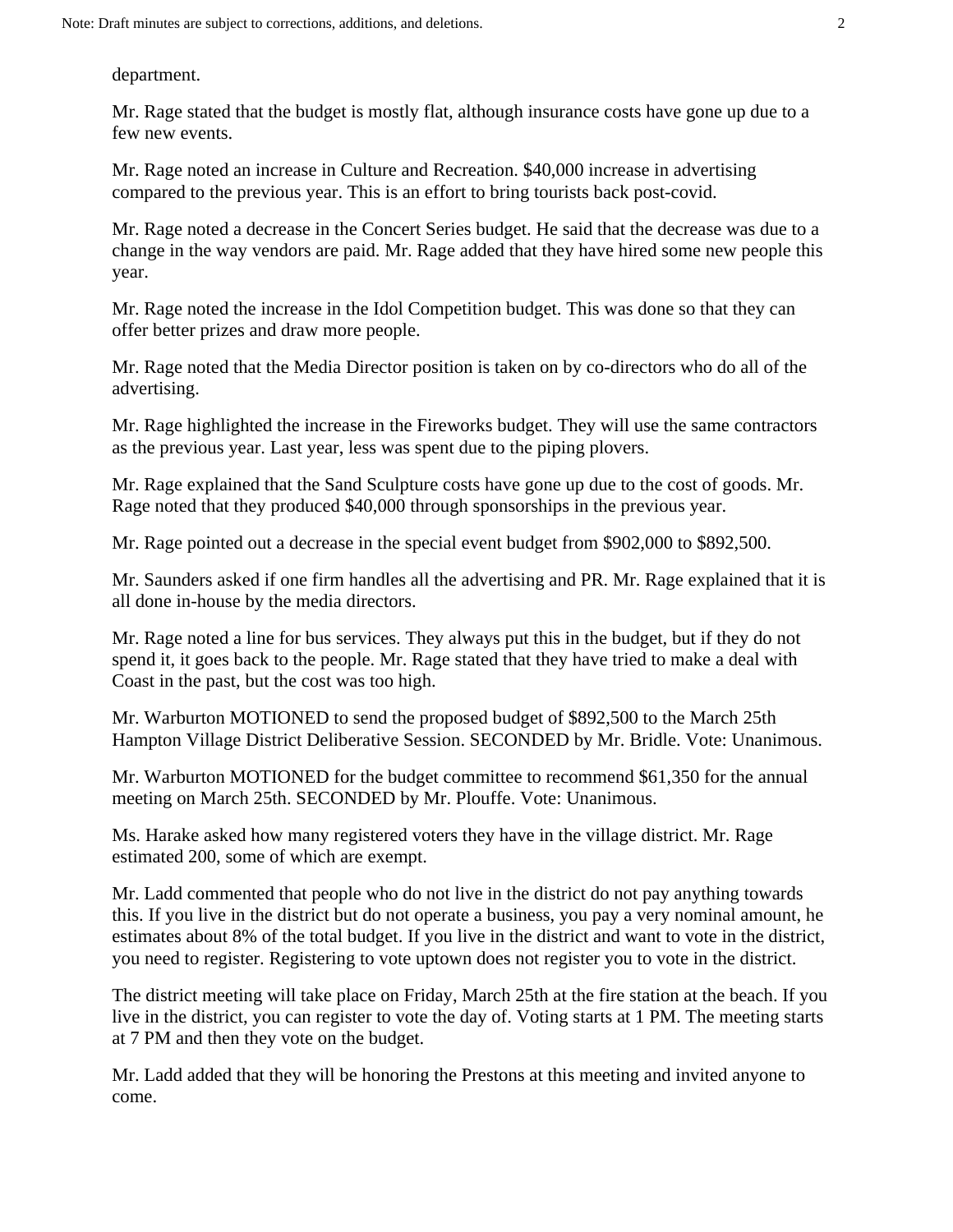## **III. Questions and Comments on October 2021-January 2022 financials (6:20 PM)**

Ms. Harake recommended that anyone who has a question let her know and she will pass it on to the town.

Mr. Warburton stated that at this point in the year they usually want to look at the end of year results.

Ms. Harake stated that if anyone has looked at October, November, or December and has questions they can talk about them now. She asked if anyone had any questions.

No one had questions.

Ms. Harake stated that she would like to have more clarification on the encumbrances and open positions, along with warrant article outlays from the previous year.

Mr. Plouffe noted concern about the Unassigned Fund Balance and money that is committed but not yet spent. Ms. Harake asked if he believes a 3-year budget would work better than a year-to-year. Mr. Plouffe said that he feels they need a report each year on what is committed out of the Undesignated Fund Balance. Ms. Harake asked for clarification on how that differs from what is in the end-of-year report. She noted that it shows the total capital outlay. Mr. Plouffe said that they need something that says "there are X dollars committed and X dollars spent". Ms. Harake reiterated that the numbers are there, but they need more clarification.

Ms. Harake asked for clarifications on the questions that she will ask the town. Mr. Plouffe stated that he wants to know if there is actually 10 million in the Undesignated Funds Balance. Ms. Harake summarized that they would like more clarification on the timeline of purchases and the expectation of the open positions along with the Undesignated Fund Balance and encumbrances by the year-end. Ms. Harake stated that she felt this could be best addressed in a live meeting.

Mr. Warburton asked what funding sources would be used for Winnacunnet Road? Mr. Bridle noted that it will come out of the highway block grant.

Ms. Harake stated that she would like to look more closely at the revenue side going forward.

Mr. Ladd noted that it would be nice if there could be some projections on what the increased taxes would be in the following year. He also stated that he feels that the Undesignated Fund Balance can become confusing when a percentage is committed. He asked about the potential of opening a second account. Mr. Bridle believed that it all had to stay in one account, but suggested creating categories. He suggested talking to the finance committee to see what the best path forward would be.

Ms. Harake reviewed the committee's concern about the designated vs undesignated funds and capital outlays regarding unfilled positions. She added that she would like to see metrics regarding investments made in different departments this year and how the money has improved things.

Mr. Warburton stated that the voters overwhelmingly approved a lot of money. He noted that the communication is out there, and whatever can be added to the review process is a win-win. Ms. Harake agreed. Mr. Ladd cautioned that their minds could change when the costs hit the taxpayer. Ms. Harake acknowledged Mr. Ladds point, and added that people are supporting investments like these so that they can enjoy Hampton.

## **IV. Other Business/Comment**